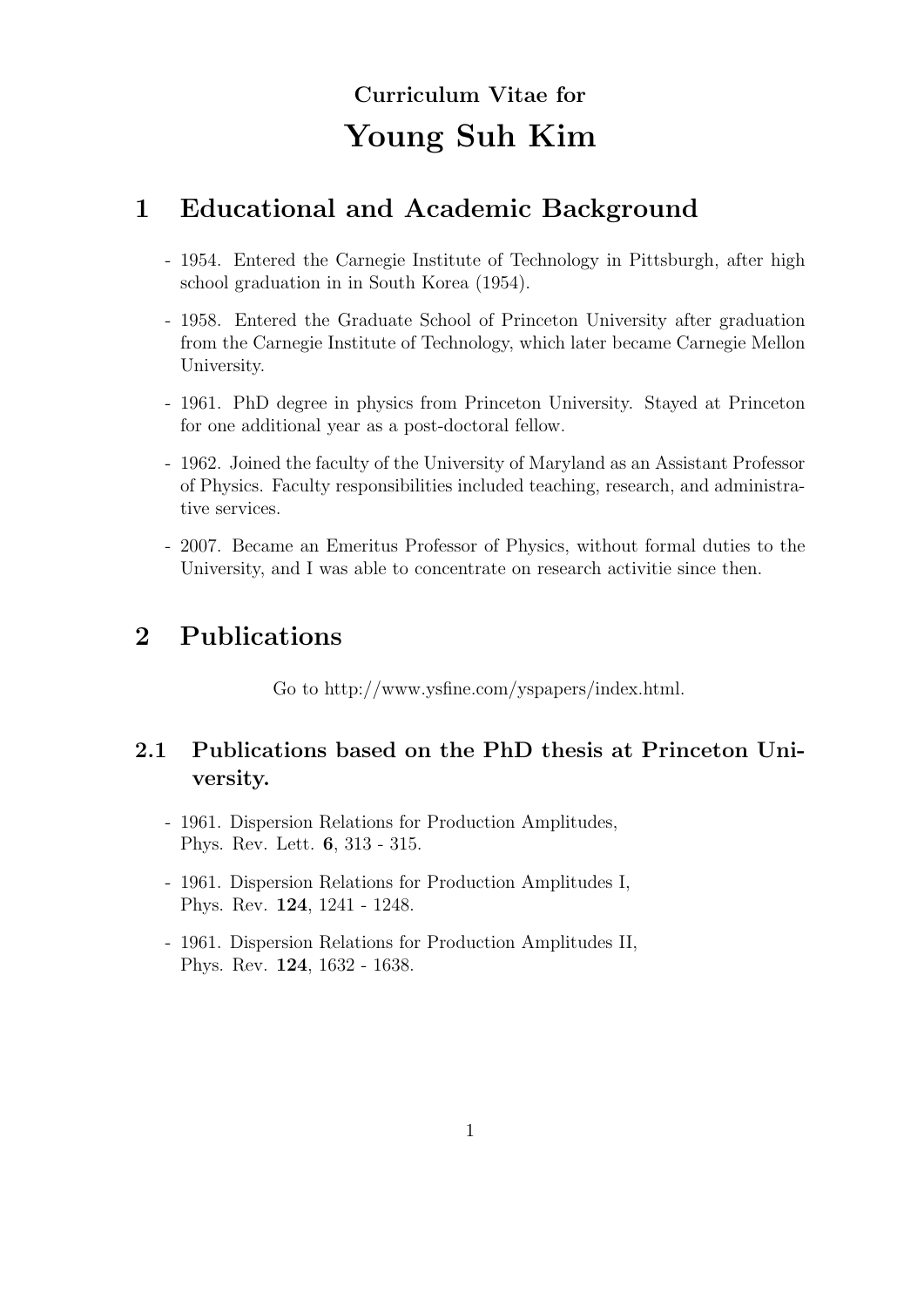#### **2.2 Most Notable Publications**

- 1977. Covariant Harmonic Oscillators and the Parton Picture, with M. E. Noz, Phys. Rev. D **15**, 335 - 338.
- 1979. Representation of the Poincaré Group for Relativistic Extended Hadrons, with M. E. Noz and S. H. Oh, J. Math. Phys.**20**, 1341 - 1344.
- 1983. Gauge Transformations as Lorentz-boosted Rotations, with D. Han and D. Son, Phys. Lett. **131B**, 327 - 329.
- 1989. Observable Gauge Transformations in the Parton Picture, Phys. Rev. Lett. **63**, 348 - 351.
- 1990. Space-time Geometry of Relativistic Particles, with E. P. Wigner, J. Math. Phys. **31**, 55 - 60.
- 2019. Einstein's  $E = mc^2$  derivable from Heisenberg's Uncertainty Relations. with S. Baskal and M. E. Noz, Quantum Reports **1 (2)**, 236 - 251.
- 2019. Poincaré Symmetry from Heisenberg's Uncertainty Relations, with S. Başkal and M. E. Noz, Symmetry **11 (3)**, 236 - 267.

#### **2.3 List of books**

- 1986. Theory and Applications of the Poincaré Group, with M. E. Noz, Reidel (Dordrecht, the Netherlands)
- 1991. Phase Space Picture of Quantum Mechanics with M. E. Noz, World Scientific (Singapore).
- 2015. Physics of the Lorentz Group, with S. Başkal and M. E. Noz, IOP Publishing (Bristol, UK) and Morgan & Claypool (San Rafael, California, USA)
- 2018. New Perspectives on Einstein's  $E = mc^2$ , with M. E. Noz, World Scientific (Singapore)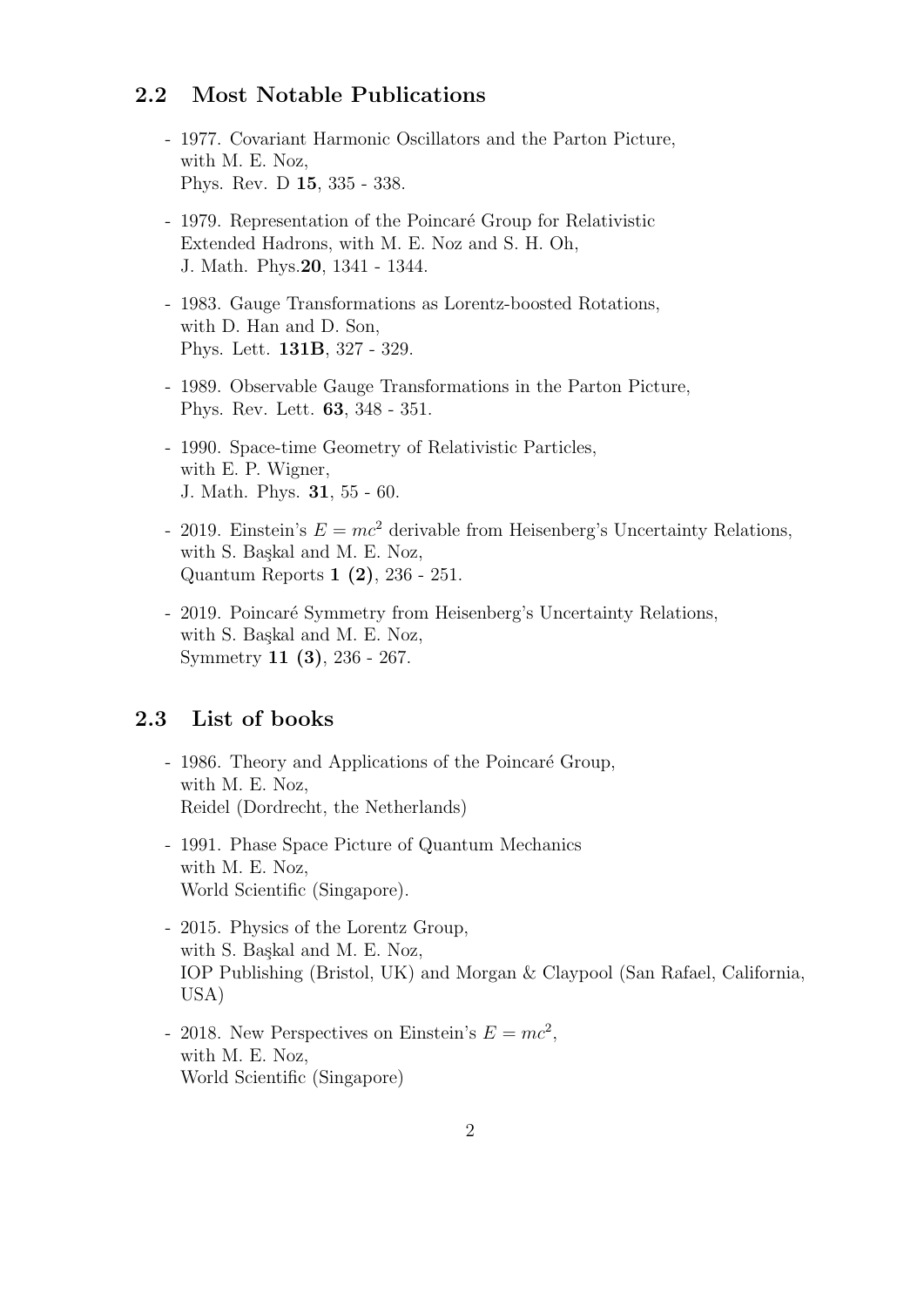- 2019. Mathematical Devices for Optical Sciences, with S. Başkal and M. E. Noz, IOP Publishing (Bristol, UK)
- 2021. Physics of the Lorentz Group, Second Edition, with S. Başkal and M. E. Noz, IOP Publishing (Bristol, UK)

## **3 Most Important Career Accoutrements**

Let us start with Einstein's  $E = mc^2$ . Einstein produced the energy-momentum relation valid for all possible speeds. This aspect of his special relativity is well known, and is given in the first row of the following table.

|                                            | Massive<br>Slow            |               | Einstein's<br>Space-Time                     |               | Fast<br>Massless            |
|--------------------------------------------|----------------------------|---------------|----------------------------------------------|---------------|-----------------------------|
| Einstein's<br>$E = mc^2$                   | $E=p^2/2m$                 |               | $E = \sqrt{(cp)^2 + m^2c^4}$                 |               | $E = cp$                    |
| Wigner's<br>Little Groups                  | $S_1, S_2$                 |               | Internal<br>Symmetries                       | $\rightarrow$ | Helicity<br>Gauge Trans.    |
| Kim, mostely<br>with Younger<br>Colleagues | Gell-Mann's<br>Quark Model | $\rightarrow$ | Lorentz-covariant<br>Harmonic<br>Oscillators |               | Feynman's<br>Parton Picture |

In 1939, Eugene Paul Wigner published his paper on the little groups concerning the internal space-time symmetries [Ann. Math. **40**, 149 - 204 (1939)]. In Einstein's relativistic world, particles have internal space-time symmetries. When they are rest, they display intrinsic angular momenta in three directions. We call them "spins." They can spin in three different directions.

For a particle moving with the speed of light, there is only one observable component of the spin, namely, parallel to the momentum. It is called the helicity. The perpendicular components are not observable. For many years, it was a challenge to explain why. With my two younger colleagues, I published, with my younger colleagues, the following paper.

- Gauge Transformations as Lorentz-boosted Rotations, with D. Han and D. Son, Phys. Lett. **131B**, 327 - 329 (1983).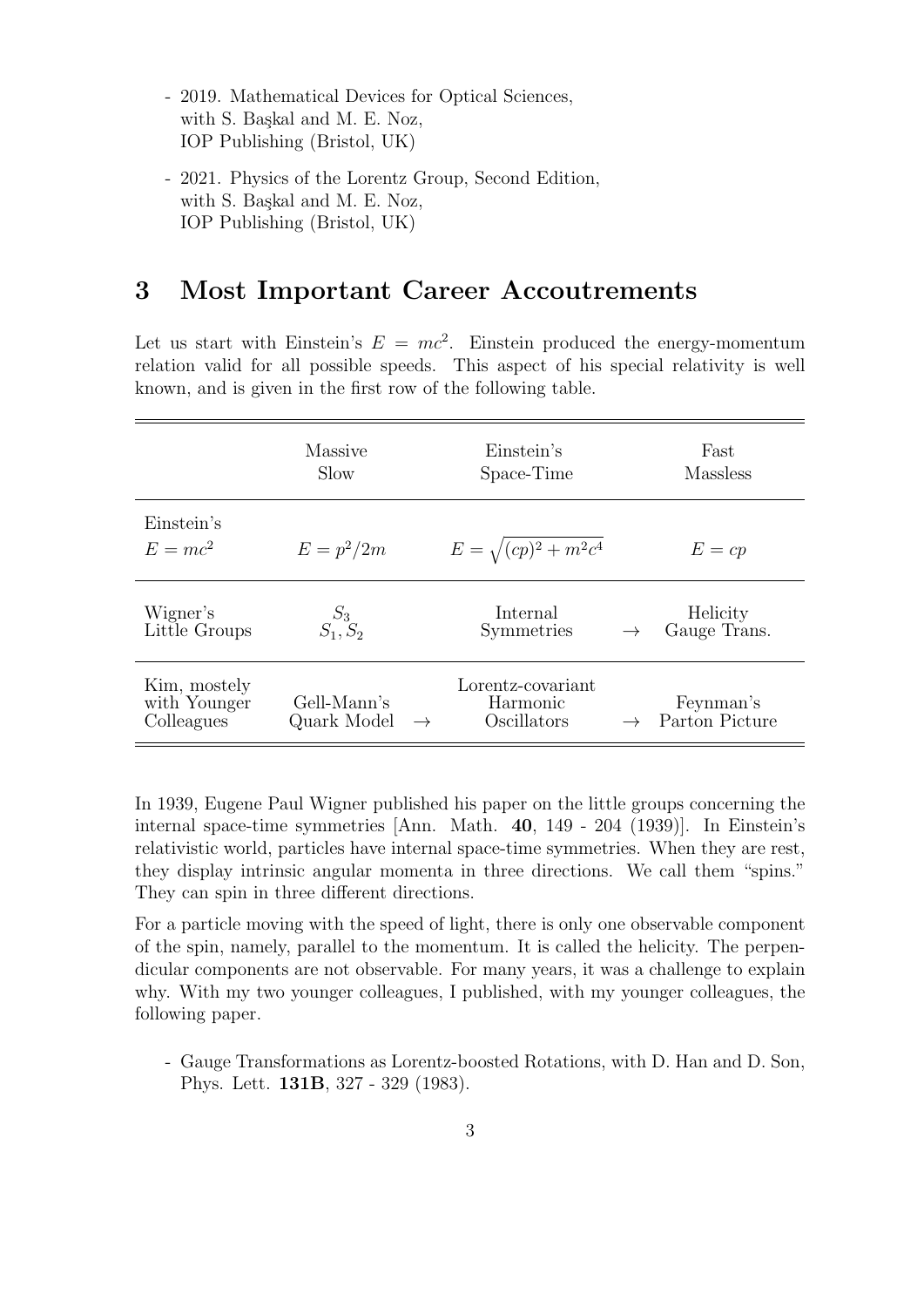In this paper, we showed that those transverse components of the spin become unobservable gauge degrees of freedom in the limit of zero mass and/or high speed.

When I told about this result to Professor Eugene Wigner [Nobel 1939], he became so happy that he invited me to publish papers with him. For this specific problem, I published the following paper with him.

- Space-time Geometry of Relativistic Particles, with E. P. Wigner, J. Math. Phys. **31**, 55 - 60 (1990).

This paper is an updated version of Wigner's original paper of 1939. This aspect of my work is specified by the arrow on the second row of the above table.

Let us now go to the third row. This row belongs to me and my colleagues. Since 1973, I have been publishing papers with Marilyn E. Noz on the harmonic oscillator wave functions which can be Lorentz-boosted. In other words, we resolved the issue of how the oscillator wave function appears to moving observers. This is an Einsteinian problem. We constructed this wave function and called it"Lorentz-covariant harmonic oscillator wave function," and published many papers on this subject.

If a proton is at rest, it is like a bound-state of quarks. However, if it moves with a velocity close to that of light, it appears like a collection of partons whose properties are quite different from those of the quarks. This phenomenon is called Feynman's parton picture. We showed that the covariant oscillator wave function can explain these peculiarities, and published a paper in 1977:

- Covariant Harmonic Oscillators and the Parton Picture, with M. E. Noz, Phys. Rev. D **15**, 335 - 338 (1977).

In 1989, after discussions with Professor Wigner, I was able to associate this quarkparton issue to Wigner's little groups and published the above table in Physical Review Letters:

- Observable Gauge Transformations in the Parton Picture, Phys. Rev. Lett. **63**, 348 - 351 (1989).

This aspect of my work is specified with the two arrows on the third row of the above table.

### **4 Important Research Results in Recent Years**

. In 1962, I was fortunate enough to meet with Paul A. M. Dirac [Nobel 1933]. His advice was to study more about applications of Einstein's special relativity. He mentioned his own paper which he had submitted to the Journal of Mathematical physics, and which was published in 1963: